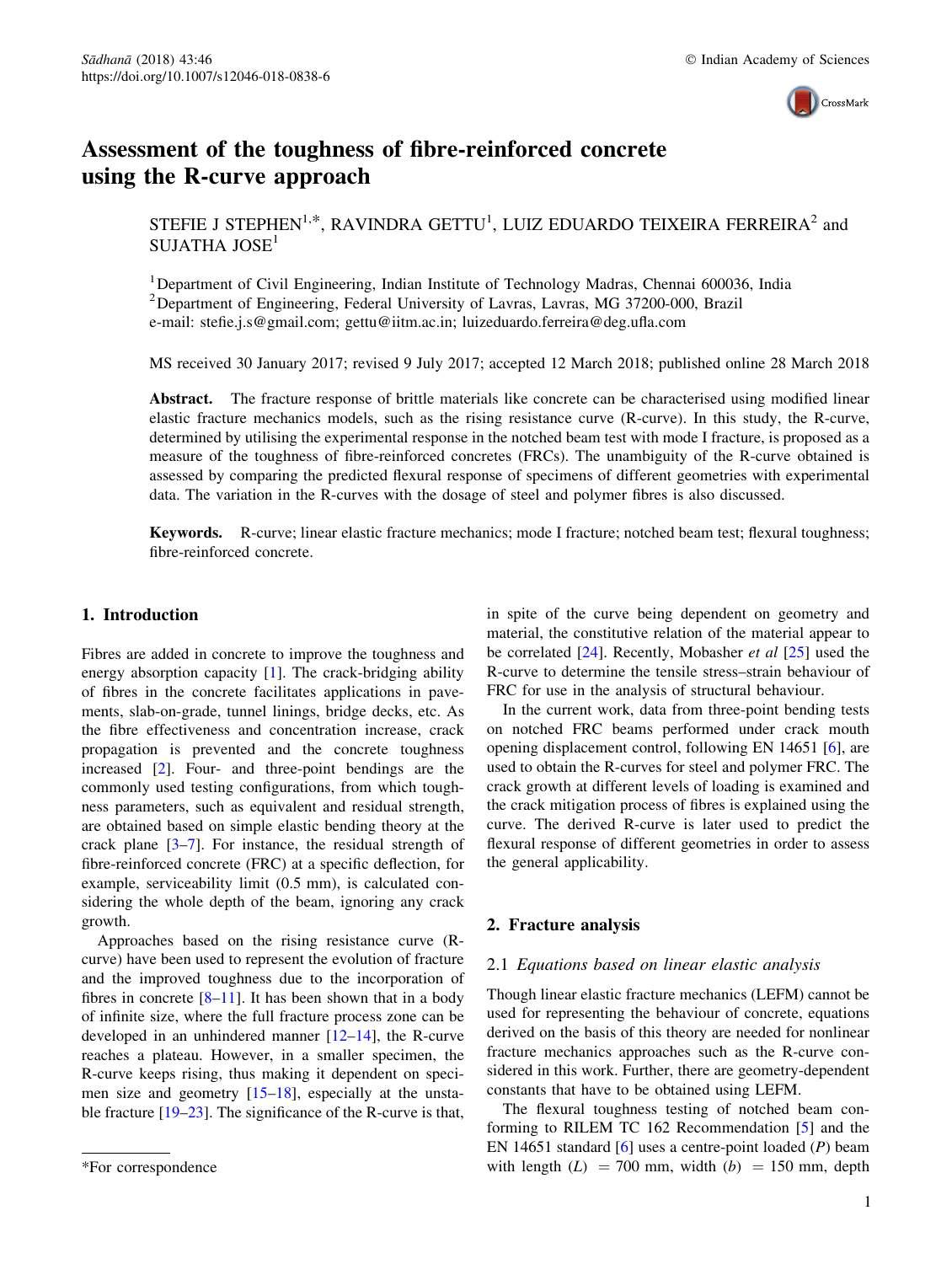<span id="page-1-0"></span> $(d) = 150$  mm, notch length  $(a_0) = 25$  mm and span  $(l)$  = 500 mm (figure 1). The stress intensity factor for mode I fracture  $(K_I)$  in such a specimen with a relative crack length *x* can be expressed as

$$
K_I = \frac{3Pl\sqrt{\pi a}}{2bd^2} f_I(x)
$$
 (1)

Similarly, the crack mouth opening displacement (CMOD) is given by

$$
CMOD = \frac{6Pla}{Ebd^2} V_1(x)
$$
 (2)

where  $f_I(x)$  and  $V_I(x)$  are the dimensionless geometry-dependent LEFM functions, which can be determined by linear elastic analysis.

For the geometry considered in EN 14651, appropriate geometry-dependent functions have been determined using finite element analysis [[26–28\]](#page-5-0):

$$
f_I(x) = 0.4 + 7.3x - 41.6x^2 + 118.5x^3 - 156.3x^4
$$
  
+ 85.2x<sup>5</sup> for 0.17 \le x \le 0.65 (3a)

$$
f_I(x) = \frac{0.604 - 0.547x}{1 - 2.026x + 1.027x^2} \quad \text{for } x > 0.65 \tag{3b}
$$

$$
V_1(x) = 0.197 + 17.816x - 107.63x^2 + 338.21x^3
$$
  
- 494.26x<sup>4</sup> + 298.86x<sup>5</sup> for 0.175  $\le x \le 0.65$   
(4a)

$$
V_1(x) = \frac{0.817 - 0.218x}{1 - 2.011x + 1.012x^2}
$$
 for  $x > 0.65$  (4b)

#### 2.2 *The R-curve*

The R-curve approach modifies LEFM by considering a varying critical stress intensity factor or fracture energy to account for the formation and progression of the fracture process zone. The R-curve is considered here as the relation between the critical stress intensity factor (K*IR*) and the crack extension  $\Delta a = a - a_0$ , where *a* is the total crack length and  $a_0$  is the initial notch length and denoted as  $K_{IR}(\Delta a)$ . The slope of the initial linear part of experimentally obtained load–CMOD curve can be used to determine the Young's modulus of the concrete, *E*, using the following equation derived from Eq. (2):



Figure 1. Test arrangement of a three-point notched beam specimen.

$$
E = \frac{6Pla_0}{CMOD\ bd^2} V_1(x_0)
$$
 (5)

Table 1. Characteristics of the fibres used (as given by the manufacturer).

| Properties                      | Steel<br>fibres | Polymer<br>fibres |
|---------------------------------|-----------------|-------------------|
| Specific gravity                | 7.8             | 0.92              |
| Length (mm)                     | 60              | 40                |
| Aspect ratio (length/diameter)  | 80              | 90                |
| Characteristic tensile strength | 1225            | 620               |
| (MPa)                           |                 |                   |

Table 2. Fibre volume fraction and specimen notation.

| Steel fibre dosage<br>$(kg/m3)$ ; volume<br>fraction | Specimen<br>notation | Polymer fibre<br>dosage $(kg/m^3)$ ;<br>volume fraction | Specimen<br>notation |
|------------------------------------------------------|----------------------|---------------------------------------------------------|----------------------|
| $0:0\%$                                              | M40SF0               | $0:0\%$                                                 | M40PF0               |
| 10: $0.1\%$                                          | <b>M40SF10</b>       | $2.5:0.3\%$                                             | M40PF2.5             |
| 15:0.2%                                              | M40SF15              | $3.75:0.4\%$                                            | M40PF3.75            |
| 20: 0.3%                                             | <b>M40SF20</b>       | $5:0.54\%$                                              | <b>M40PF5</b>        |
| 30; 0.4%                                             | M40SF30              |                                                         |                      |
| 45: 0.6%                                             | M40SF45              |                                                         |                      |



Figure 2. (a) Effective crack growth obtained from P-CMOD data and (b) the R-curve for fibre-reinforced concrete M40SF20.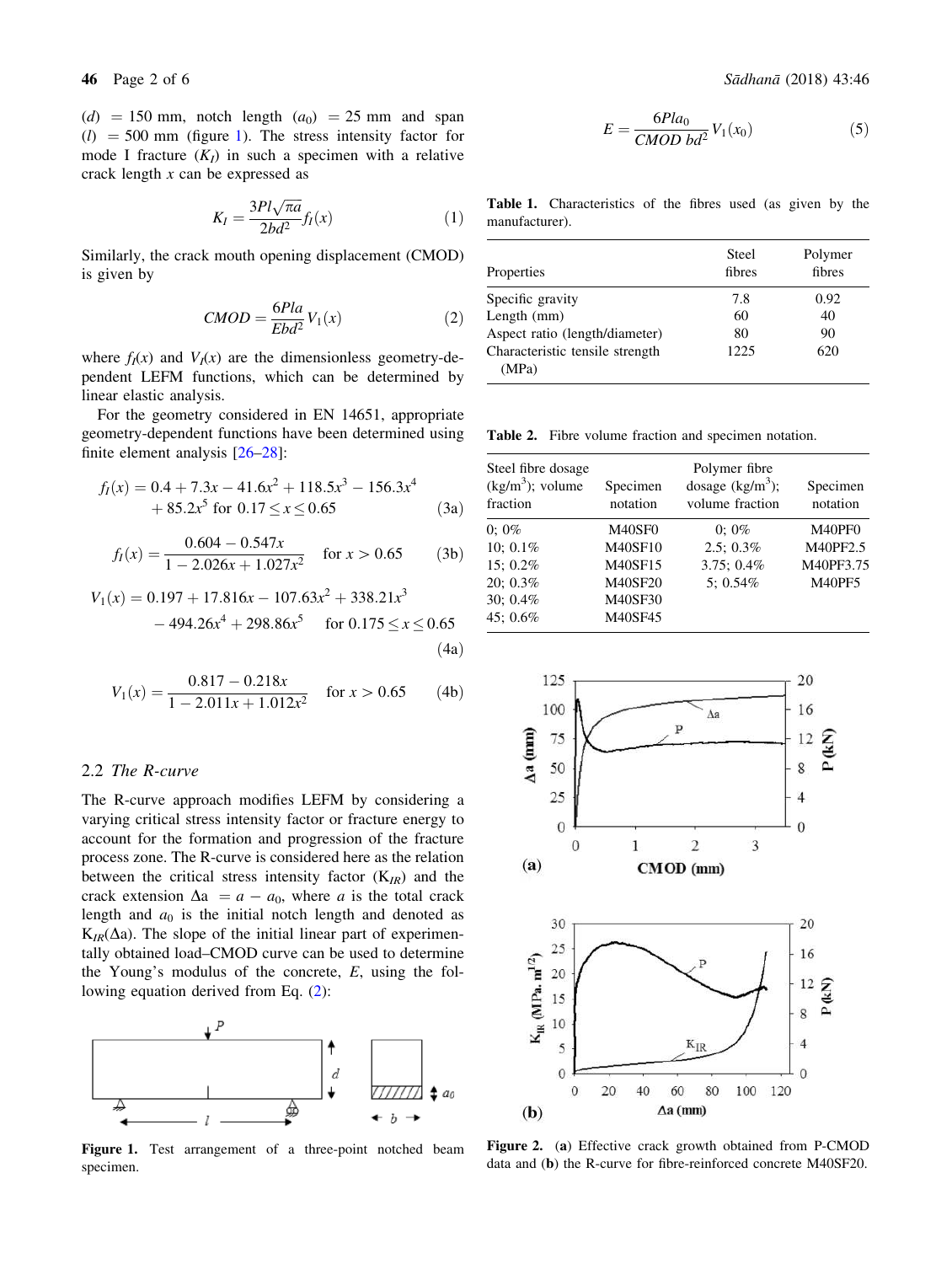<span id="page-2-0"></span>

Figure 3. Comparison of crack resistance curves of concrete with different dosages of (a) steel fibres and (b) polymer fibres (insets show the experimental P-CMOD curves).

The relative crack length is obtained by iterating for *x* in the following equation after incorporating the secant compliance at different loads [[17,](#page-5-0) [21](#page-5-0), [29–31](#page-5-0)]:

$$
\beta(x) = \frac{CMOD \text{ b}dE}{6Pl} = xV_1(x) \tag{6}
$$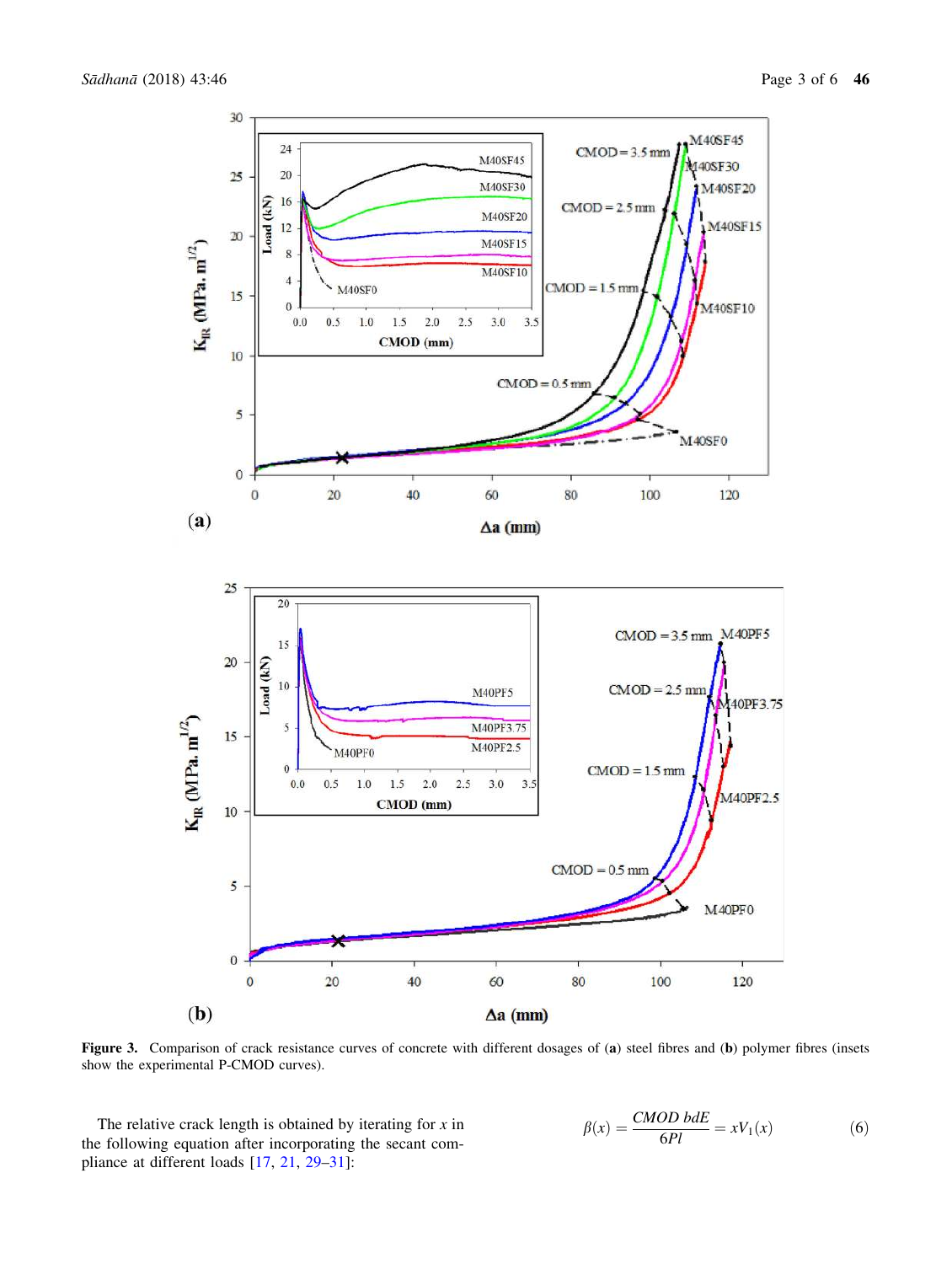<span id="page-3-0"></span>

Figure 4. Similar R-curves for two different concretes with similar flexural response.



Figure 5. Variations in R-curves for concrete within the same set; (a) M40SF30 and (b) M40PF3.75 (the insets show the corresponding P-CMOD curves).

For different effective crack lengths, K*IR* is calculated using Eq.  $(1)$  $(1)$  and Eq.  $(3a)$  $(3a)$  or  $(3b)$ , considering that the load–CMOD curve is governed by the propagating crack.



Figure 6. Flexural response of beam with notch length of 30 mm.

## 3. Application to fibre-reinforced concrete

Conventional M40 grade concrete (having a maximum aggregate size of 20 mm) with steel and polymer fibres is used for the assessment of toughness; six specimens were tested in each case. Table [1](#page-1-0) presents the characteristics of the fibres used in the FRC. Hooked-ended cold-drawn steel fibres and polypropylene fibres have been used at different dosages (table [2\)](#page-1-0).

For illustrating the methodology used for deriving the R-curve for a certain material, a beam specimen, with a notch length of 25 mm, made of concrete with steel fibres at the dosage of 20 kg/m<sup>3</sup> (M40SF20) is used. The variation of effective crack growth  $(\Delta a)$  obtained as a function of the CMOD, determined using Eq. [\(6](#page-2-0)), is shown in figure [2](#page-1-0)a, along with the experimentally obtained P-CMOD curve used in the derivation. A rapid change is seen in the crack growth until a CMOD value of about 0.5 mm, and the effective crack length is about 110 mm when the CMOD reaches 1.5 mm, beyond which there is no significant crack growth. The effective crack length and the corresponding experimental load are substituted in Eq. ([1\)](#page-1-0) to obtain the  $K_{IR}$ -value, the evolution of which is shown in figure [2b](#page-1-0), along with the parent P- $\Delta a$  curve. It is evident that stress intensity factor increases with an increase in crack length, as expected, and continues to do so even more rapidly when the crack propagation is constrained by the boundary of the specimen.

Typical R-curves for different dosages of steel fibres are shown in figure [3](#page-2-0)a, corresponding to the P-CMOD curves shown in the insets. The increase in toughness due to higher fibre dosage, reflected by a gradual change from softening to plastic-type response, leads to R-curves that are higher, especially beyond the peak load (indicated by the  $\times$  in the plots, which does not change significantly with the fibre dosage) that occurs around the CMOD of 0.5 mm. The dashed lines in the graph indicate the effective crack length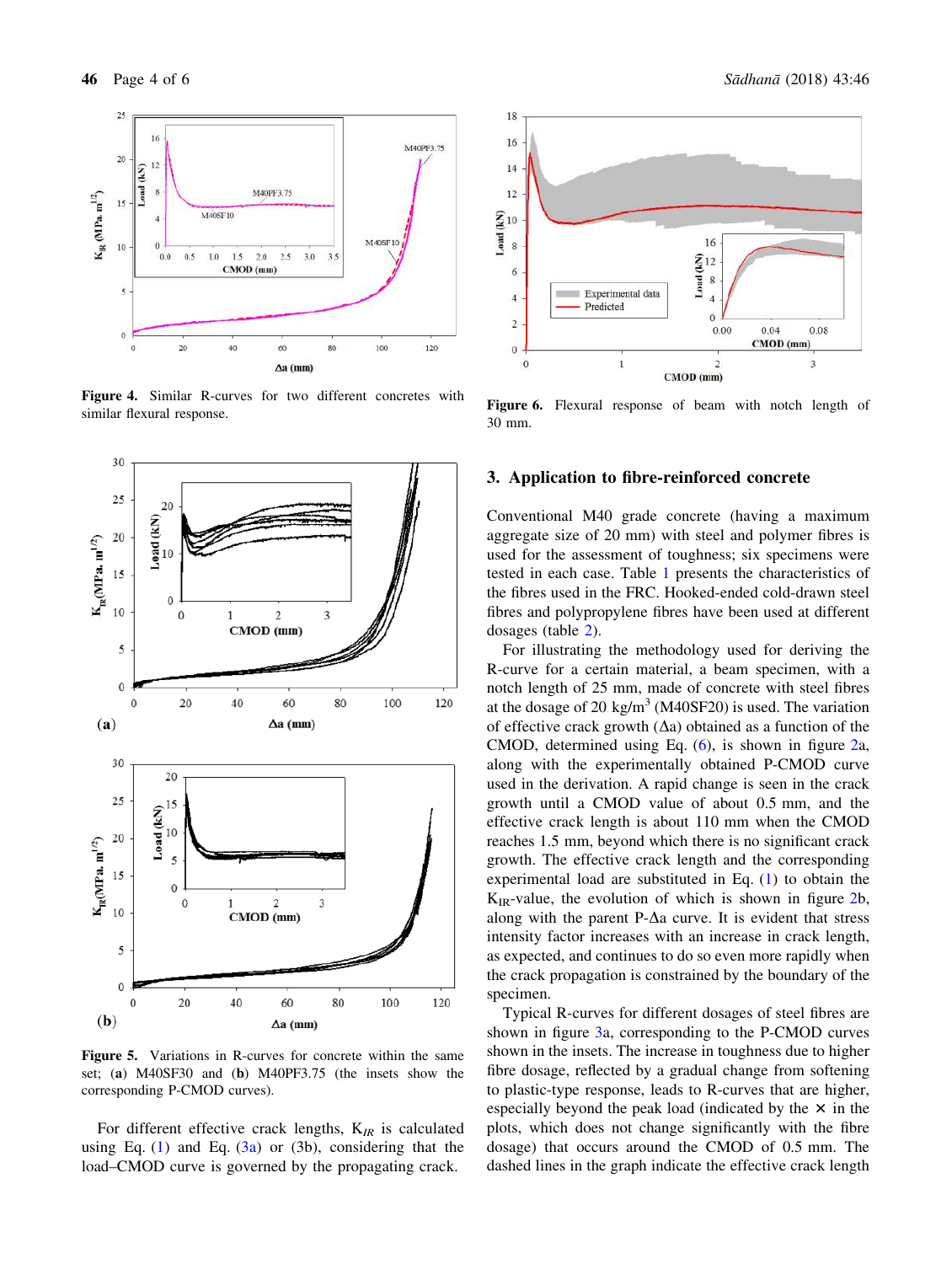

Figure 7. Flexural response of beam with span length of 600 mm.

for the various concretes at different CMOD levels. It can be observed that the crack growth at a particular CMOD is lower for concrete with higher dosage of fibres, which reflects the mitigation of crack progression by the fibres. Similar behaviour is observed in the polymer FRCs (fig-ure [3](#page-2-0)b), except that the  $K_{IR}$ -values are lower than those of steel FRC, for the same volume fraction. This explains the lesser degree of toughening generally obtained in polymer FRCs than in steel FRCs, even though the fibre volume fractions are the same. However, if the P-CMOD curves are similar, for example, in the case of M40SF10 and M40PF3.75, the R-curves obtained are comparable, as expected; see figure [4](#page-3-0).

The variation among R-curves within a certain set of FRC specimens, with same fibre type and volume fraction, is generally seen to be low, with the concretes reinforced with steel fibres exhibiting slightly more scatter than polymer fibres (as can be seen in figure [5](#page-3-0)). This is in accordance with previous studies that have attributed the lower scatter in polymer FRC response to the larger number of fibres present in a unit volume of concrete or across a crack face than in steel fibre concrete for the same volume fraction [[2\]](#page-5-0).

# 4. Prediction of P-CMOD curves using the R-curve

To assess whether the R-curve described earlier could be used to simulate the fracture response of specimens/elements different from that used to derive it, tests were performed on M40SF30 concrete specimens that are similar to those referred to earlier but with a different notch length or span.

The average R-curve obtained, from six tests on M40SF30 beams with notch length of 25 mm, was used to predict the response of a beam with a notch length of 30 mm using the LEFM functions already given in Eqs. (3) and (4). The predicted P-CMOD curve is compared with experimental data for this specimen geometry in figure [6,](#page-3-0) and is found to fall within the band of results though closer to the lower bound. This may be because of the slightly shorter crack extension in this case compared to the shorter notch length due to the boundary effect. It appears that the longer notch length results in the crack reaching the specimen boundary at a smaller CMOD than in the standard beam.

Similarly, the prediction was made for beams with a span length of 600 mm and notch length of 25 mm using the following LEFM equations derived for this purpose:

$$
f_I(x) = 1.03 - 0.57x - 1.38x^2 + 20.87x^3
$$
  
- 43.31x<sup>4</sup> + 34.96x<sup>5</sup> (7a)  
for  $0.17 \le x \le 0.65$ 

$$
f_I(x) = \frac{0.59 - 0.50x}{1 - 1.98x + 0.98x^2}
$$
 for  $x > 0.65$  (7b)

$$
V_1(x) = 1.28 + 2.14x - 21.07x^2 + 113.32x^3
$$
  
- 216.76x<sup>4</sup> + 168.06x<sup>5</sup> (8a)

for 
$$
0.17 \le x \le 0.65
$$

$$
V_1(x) = \frac{0.84 - 0.25x}{1 - 2.013x + 1.014x^2}
$$
 for  $x > 0.65$  (8b)

It can be seen in figure 7 that the prediction is within the experimental band of results, though the tail of the postpeak region approaches the upper bound. This may be attributed to the effect of the boundary in limiting crack growth beyond a crack opening of about 1.5 mm. This suggests that using the flexural response until a crack opening of 1.5 mm, beyond which the fracture does not propagate significantly, could give a more representative characterisation of the material behaviour instead of using the response until the CMOD of 3 or 4 mm.

# 5. Conclusions

The rising resistance curve (R-curve) obtained using the response of the FRC beam specimen tested in accordance with RILEM 162 TDF and EN14651 recommendations has been presented, and the following conclusions can be drawn from the study:

- The toughening effect of the fibres is well reflected by the R-curves obtained for concretes with different dosages of steel and polymer fibres.
- The K<sub>IR</sub>-values are consistently higher for concretes with steel fibres than with polymer fibres for the same volume fractions.
- The R-curves obtained using the EN 14651 has been used satisfactorily to predict the flexural response for two other geometries.